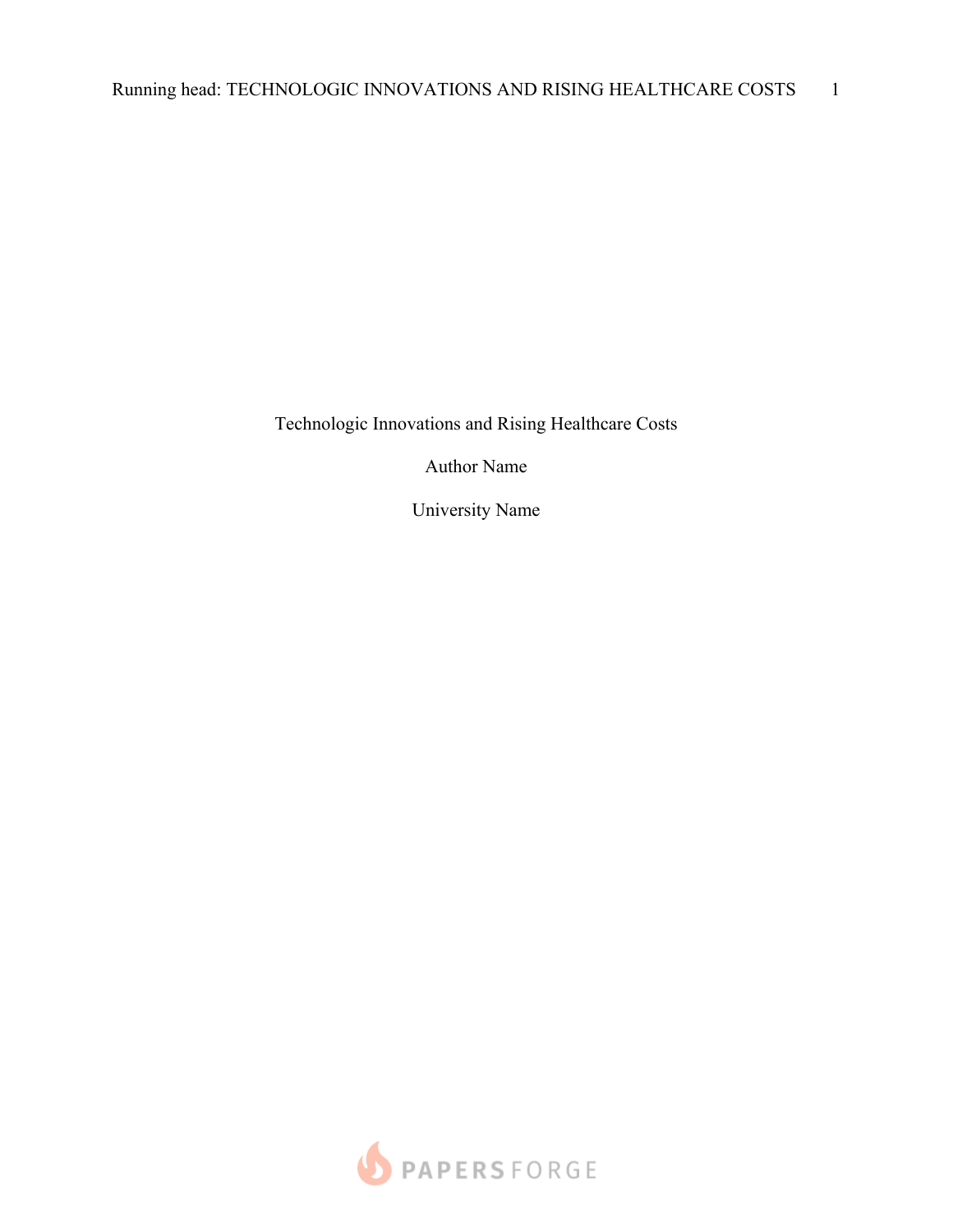Even though technologic innovations have led to many positive advancements in the field of healthcare, they have also resulted in higher overall costs of such care. According to Bodenheimer (2005), the "greater availability" of various medical technologies and the services associated with them have caused "greater per capita use and higher spending." At the same time, Daniel Callahan (2015) of The Hastings Center believed that it was imperative to examine more tangible figures and numbers associated with this factor. He stated, "Health care economists estimate that 40–50% of annual cost increases can be traced to new technologies or the intensified use of old ones" (Callahan, 2015), apparently implying that the control of technology was one of the most important factors in cutting costs.

As a nursing leader, I have the opportunity to research and present arguments related to the issue of rising healthcare costs. One of the major barriers to addressing and solving this issue is the presence of various economic and political detractors that will oppose the decreased use of new medical technologies for a variety of reasons (Callahan, 2015). As a result, I can invest much more time and physical effort into researching about and improving the way that we deliver public and primary healthcare here in the United States. If I have tangible and relevant work experience in the public healthcare sector, then there is a possibility that my arguments against higher technology costs and newer innovations in the private sector may hold more weight; especially now when medical graduates are facing the prospect of paying off student loans in an industry that is known to offer better pay in the competitive private sector instead of the lower equipped public one.